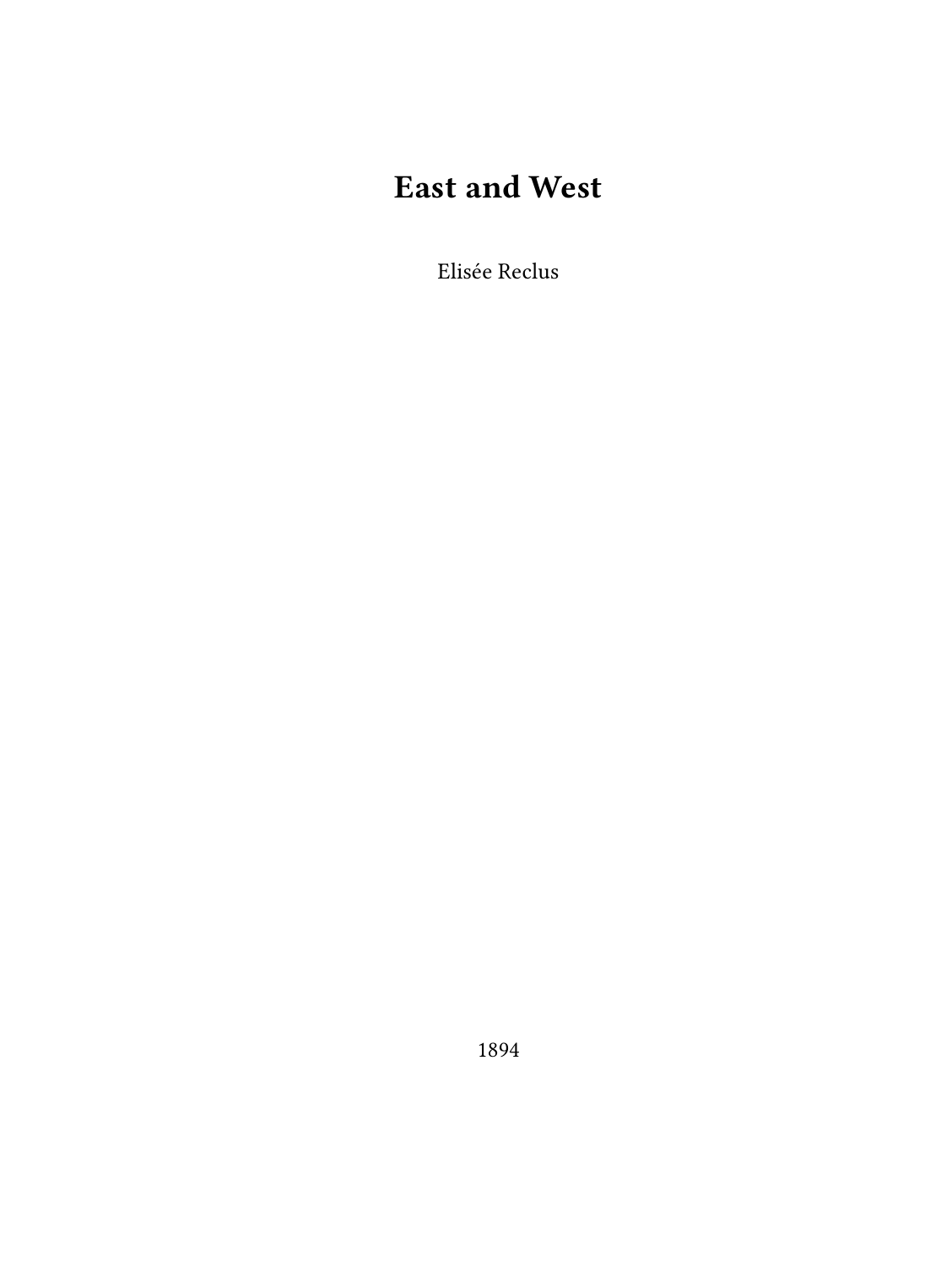## **Contents**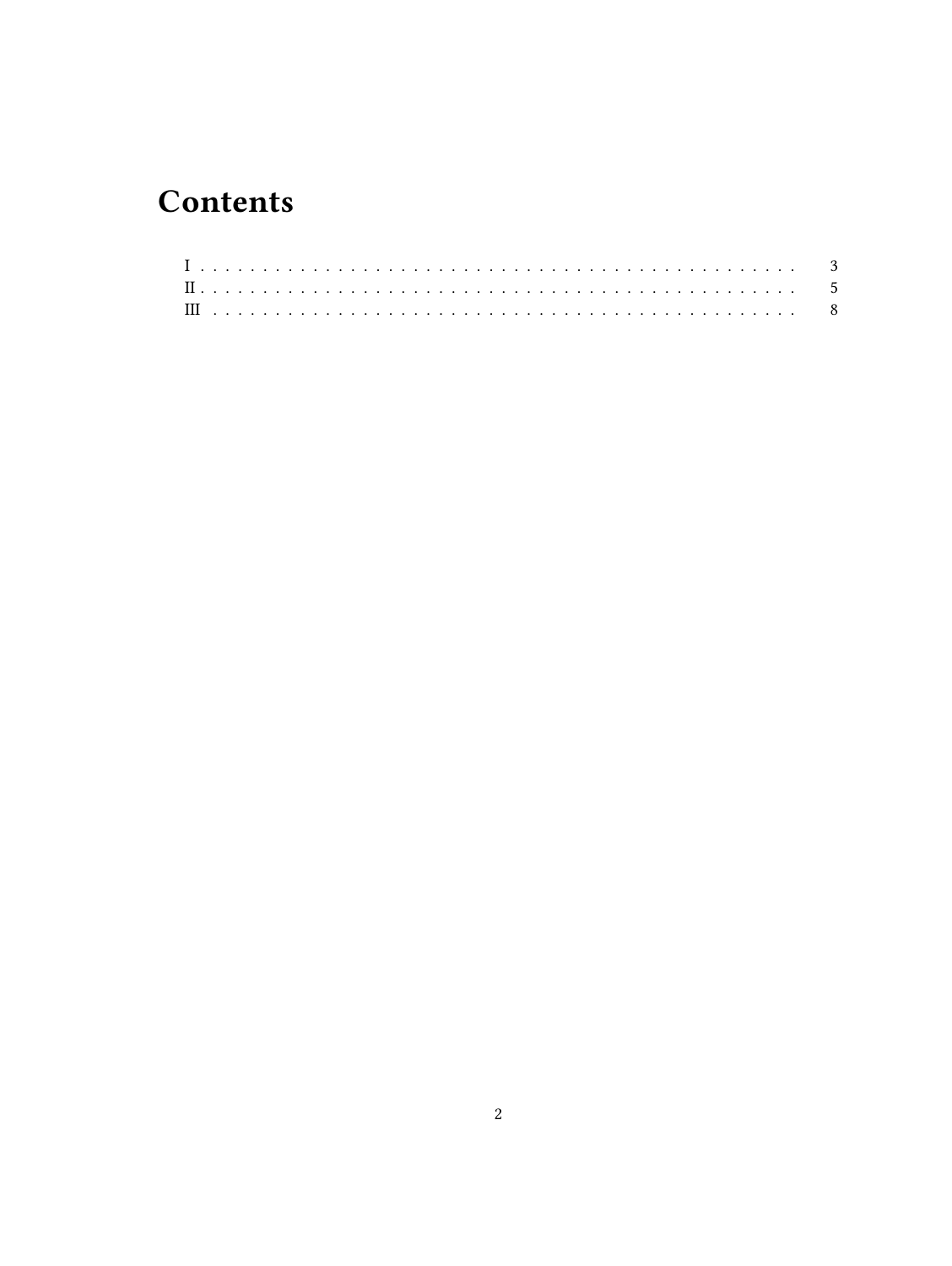<span id="page-2-0"></span>ON the surface of this round earth the cardinal points have no precise meaning except in relation to particular places. The Greenwich observer may point to his north and his south, his east and his west; but the astronomers of Paris, of Washington, of Santiago, and direction-seeking mankind generally, will look for theirs in other directions. The lines traced by the meridians and the equator are purely artificial. Nevertheless the attempt has been made to give to the geographical terms of orientation a common neaning that should be accepted by all. Thus Carl Ritter, taking into account the idea of heat and of blinding light which Europeans associate with the "South," reserved the name of "South" for the Sahara and the other deserts of the torrid zone which lie between the northern and the southern hemisphere. In the same way the expressions "East" and "West" have been used for thousands of years as synonymous with "Asia" and "Europe"; and indeed the very names of the two continents, in their original tongues, meant precisely "the Rising Sun" and "the Setting Sun." To the Assyrians the land of Assú – *i.e.* Asia – was the region lit by the earliest morning rays, and the land of Ereb, or Europe, included all the countries lying west of them, towards the evening purple. The Arabs took up the word again, and applied it to the western extremity of their conquests in Mauritania and the Iberian peninsula—" El Gharb," "Maghreb," "the Algarves."

In current speech the expressions East and -West must necessarily apply to regions whose boundary shifts from age to age with the march of civilisation. Thus Asia Minor, the "West" *par excellence* to the Assyrian, became to the Byzantines the land of the sun-rising (Anatolia, Natolie, Anadoli) ; and later, along the shores of the Mediterranean, the word "Levant," applied by the mariners of the "Ponant" to all the ports of the seas that bathe the coasts of Asia, came to mean more particularly Smyrna and the other ports of the Asiatic peninsula. So, again, the "Eastern Empire," embracing fully half the Roman world, included in its vast domain the territory of the Ravennate, belonging to that Italian peninsula which was the ancient Hesperia, "the going down of the sun." Thus the phrases "East" and "West" were bound to change their meaning, even in the popular acceptation, and it became necessary to gain precision by introducing subdivisions -" Eastern Europe," "Eastern Asia," the "Far East," just as, in the United States, they distinguish between "East" "West," and "Far West."

From an historical point of view, however, it may be useful to try and determine approximately the normal line of separation between the two halves of the ancient world which best deserve the names of East and West, Just as every surface has its diagonal, and every body its axis, so the total mass of the continents has its median line, where the contrasts of soil, climate and history poise themselves over against each other. Taking as a whole the regions in which mankind has spent its life, and reached at last the consciousness of its collective personality, what is this median line, this watershed of human history? Africa may be left out, for its development appears to have taken place almost independently; and that massive continent four-fifths of whose surface lies within the southern temperate or the torrid zone — the "South" par excellence — belongs to our common world of early history only by its Mediterranean littoral — Egypt, Cyrenaica, Mauritania. But, on the other hand, we must restore to the ancient world the isles of the Indian Ocean which form the retinue of the Gangetic peninsulas, and all the island groups that people the immense stretch of sea eastward towards America, for, by the migrations and counter-migrations of their inhabitants, by their legends and traditions, and by the whole testimony of historic evolution, these ocean territories do indeed form part of the same circle as Farther Asia.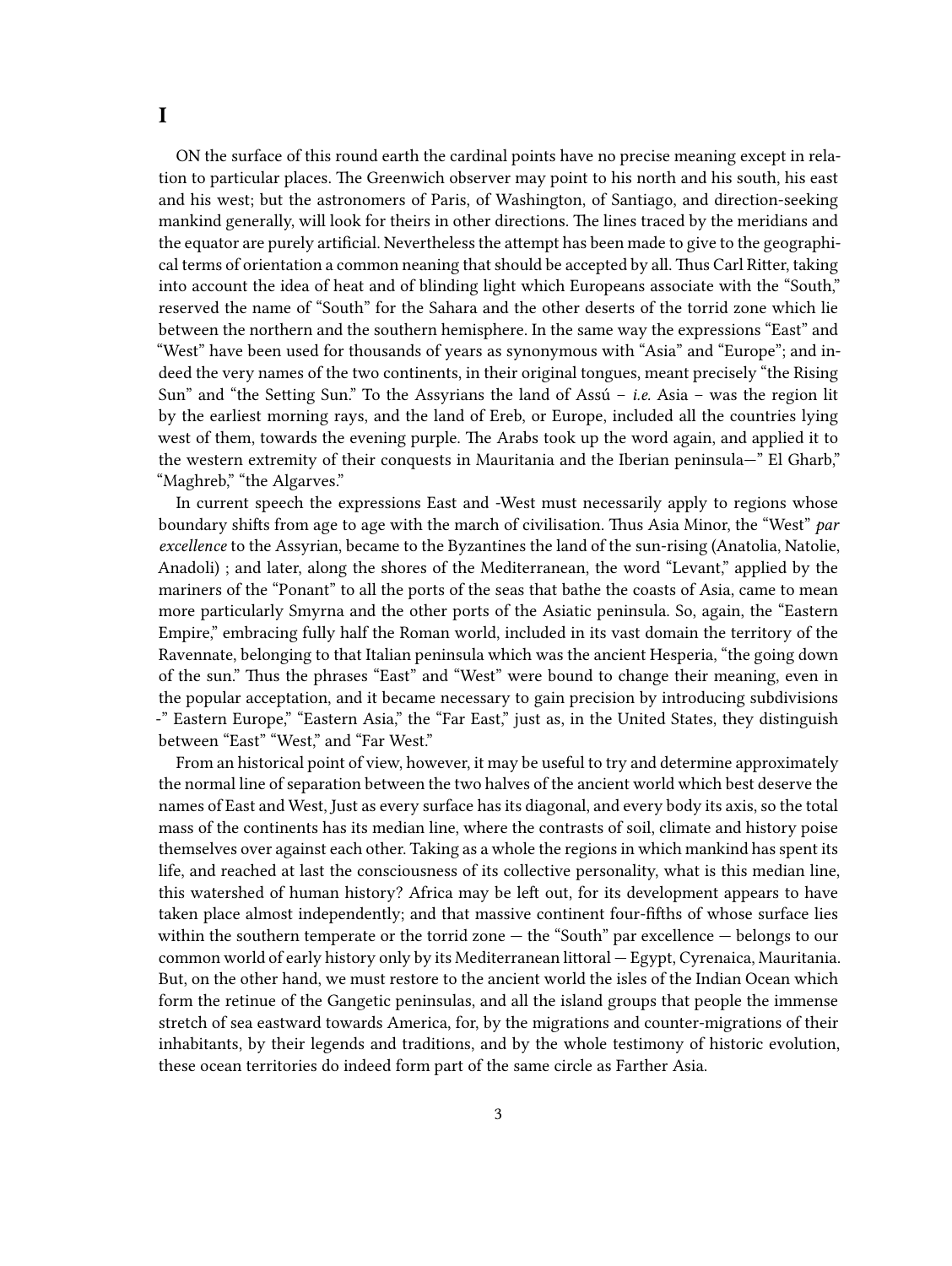It might seem, at first sight, as if the true and natural partition between East and West must be indicated by the watershed which separates the eastward slope towards the Indian and Chinese seas from the slope that drains into the Atlantic through the Mediterranean and other European waters. But this boundary, purely artificial after all, as it winds from the Taurus to the Caucasus, crosses populations subject to the same influences of soil and climate, participators in the same historical movements, and composed to a great extent of elements of the same ethnological origin. The true frontier between the Eastern and Western world must be so shifted as to throw off upon the Western side the whole watershed of the great twin streams, Tigris and Euphrates, as well as the chief summits of Iran. This whole region of Persia and Media, of Assyria and Chaldaea, is intimately associated in its history with the countries of the Mediterranean, while its relations with the Eastern world were always less active and more frequently interrupted.

The line of separation, then, is to be found farther East, and it is well marked, not by the outlines of the continent of Asia, but by a space of territory distinguished at once by the high relief of the soil and the comparative sparseness of the population. Between Mesopotamis, where the swarming human race reared its tower of Babel, and the Western plains of Hindostan, with their teeming populations – in some parts two thousand or more to the square mile – a transverse zone, containing less than two inhabitants to the same surface, runs from north to south between the Gulf of Oman and the icy Arctic Sea. This almost uninhabited zone begins just west of the plaine of the lower Indus and its frontier mountains, in the desert tracts of southern Beloochistan, scattered with rare oases. Between India and Afghanistan it stretches north and north-east along the rugged escarpments of the Suleiman Dagh and other ranges, whose hidden basins and narrow gorges give shelter to mountain tribes living far from the haunts of other men, except when the martial fury seizes them and brings them to blows with their neighbours of the lower tableland or the plains. To the north-west of Hindostan the folds of the soil become deeper and more numerous, sharply dividing the world with their countless walls. The high summits of the Hindoo-Koosh, inferior only to those of the Himalaya of Nepaul, tower above these ridges and spread their glaciers to enormous distances. Beyond these, again, the immense mass of almost impassable highlands which have been called the" Roof of the World "continue the line of demarcation very effectually between Hindoo-Koosh and Thian-Shan, and the ill-watered adjacent plains broaden at many points the median zone of separation between East and West. Finally, farther north, in the great Siberian depression, the salt borders of Lake Balkash and the barren reaches of Semipalatinsk and the "Hungry Steppe "stretch between the Obi and the Yenisei along a hand of thinly inhabited country which loses itself in the frozen tundras. The researches of Gmelin and other naturalists have established the fact that the true separation between Europe and Asia lies here, in these low and arid regions, and not along the green heights of the Ural mountains.

The ancient world, then, is clearly divided into two distinct halves, their continental masses being of nearly equal size. The broad zone of separation is formed, along half its length, of a chain of eminences which includes the central knot of the mountain system of Eurasia, and is broken only at rare intervals by passes which have served as roadways for war and merchandise. Narrow exceedingly, and difficult of access were these few highways, which afforded the only means of communication between the populations on either side, the only junction between the different civilisations of the eastern, and western slopes! Just as a fall of earth may suddenly choke the current of a stream, so an incursion of mountain tribes might suddenly close the transit between East and West, and the world be thus sharply cut in two again. This, as a matter of fact, has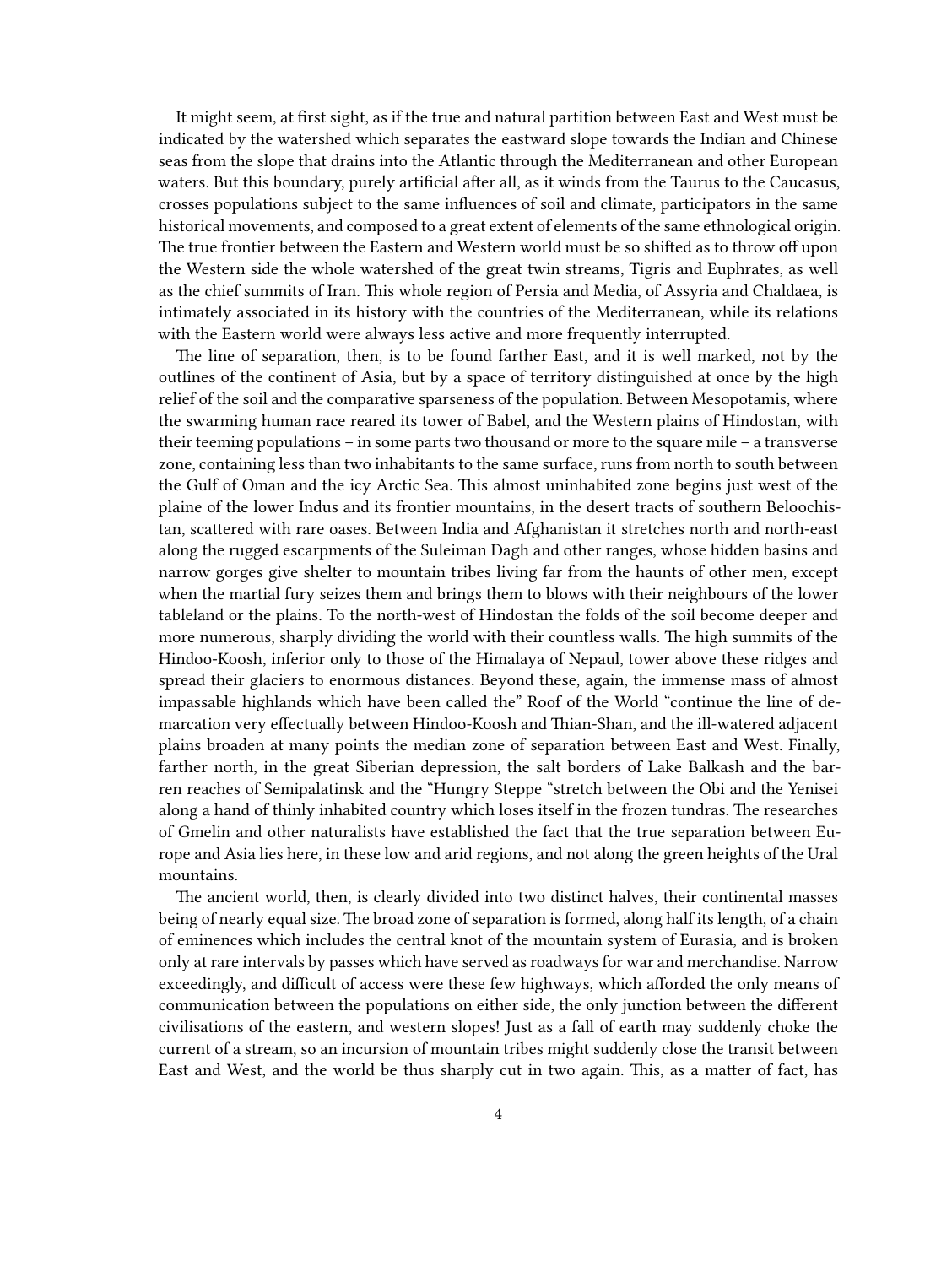happened many times. To open the passage and to keep it open has needed from age to age the marshalling of enormous forces, such as those of he great conquerors, Alexander, Mahmoud the Ghaznavid, Akbar the Great. In our own day, the mountainous part of the dividing line still opposes serious obstacles to the march of man, in spite of roads and railways, caravanserais and forts of refuge; but how much more dangerous was the mountain barrier in historic times, when it rose before him bare and formidable, without roads or cities!

In that sense, the general meaning- of the expressions East and West is clearly determined for the rest of the earth's circuit. On the one side lies all that part of Asia which leans toward the Indian Ocean and the Pacific -– India, Ceylon, the Malay peninsula, and the great islands and island groups which stud the vast stretch of craters almost to the American coast. On the other hand lies the Asiatic peninsula which reaches out into the Mediterranean world – Egypt and Morocco, Europe, and, beyond the Atlantic, the whole American continent. For that double continent, facing eastward by its estuaries, by the valleys of its great rivers and the spread of its fertile plains, belongs incontestably, by its history no less than by its geographical orientation, to the European cosmos.

## <span id="page-4-0"></span>**II**

Thus delimited, the two halves of the world, East and West – including their inland seas and the oceans that bathe them – occupy a surface of such extent that, up to a few centuries ago, their boundaries were unknown to their own inhabitants. At the far ends of the earth, the isolation and unconsciousness of the populations which had been left outside the cycle of universal history prevented their concerning themselves with the great contrast between the separated halves of humanity; but in the ancient world, from the very beginnings of national life in the historic nations, as they are preserved to us in legends and annals, the distinction between East and West already existed in full force. The evolution of humanity was worked out differently on the two sides of the line, and every century increased the original divergence of the separate civilisations. Which of these two evolutions –taking place, the one around the shores of the great ocean, the other chiefly on the Mediterranean seaboard – was destined to produce the mightier results, to contribute the larger share to the common education of humanity? There can be no hesitation as to the answer. In the struggle for existence the championship remains with the West. It is the peoples of the West who have shown that they possess both the initiative to advance and the power of recovery.

And yet it seemed at first as if the East were the privileged half of the planet. History indeed proves to demonstration that, taken, as a whole, the nations of the East had their period of real superiority. Without entering on a problem which it would now be impossible to solve, that of assigning a priority of civilisation to one country or another, without inquiring whether the ground was first tilled on the banks of the Nile and the Euphrates or on those of the Indus and the Yang-tse-kiang, or whether ships were sailing the Mediterranean Sea before the Indian Ocean was known to the mariner, we may assuredly say that, 3000 years ago, the races sufficiently advanced to be aware of their own place in history occupied a far wider region east of the diaphragm of Asia than west of it. The ravines and tablelands occupied by the Medes and Persians, the plains of Assyria and Chaldaea, the countries of the Hittites, of the children of Israel and the children of Ishmael, the coasts of the Phoenicians and the mountains of the Himyarites, the islands of Cyprus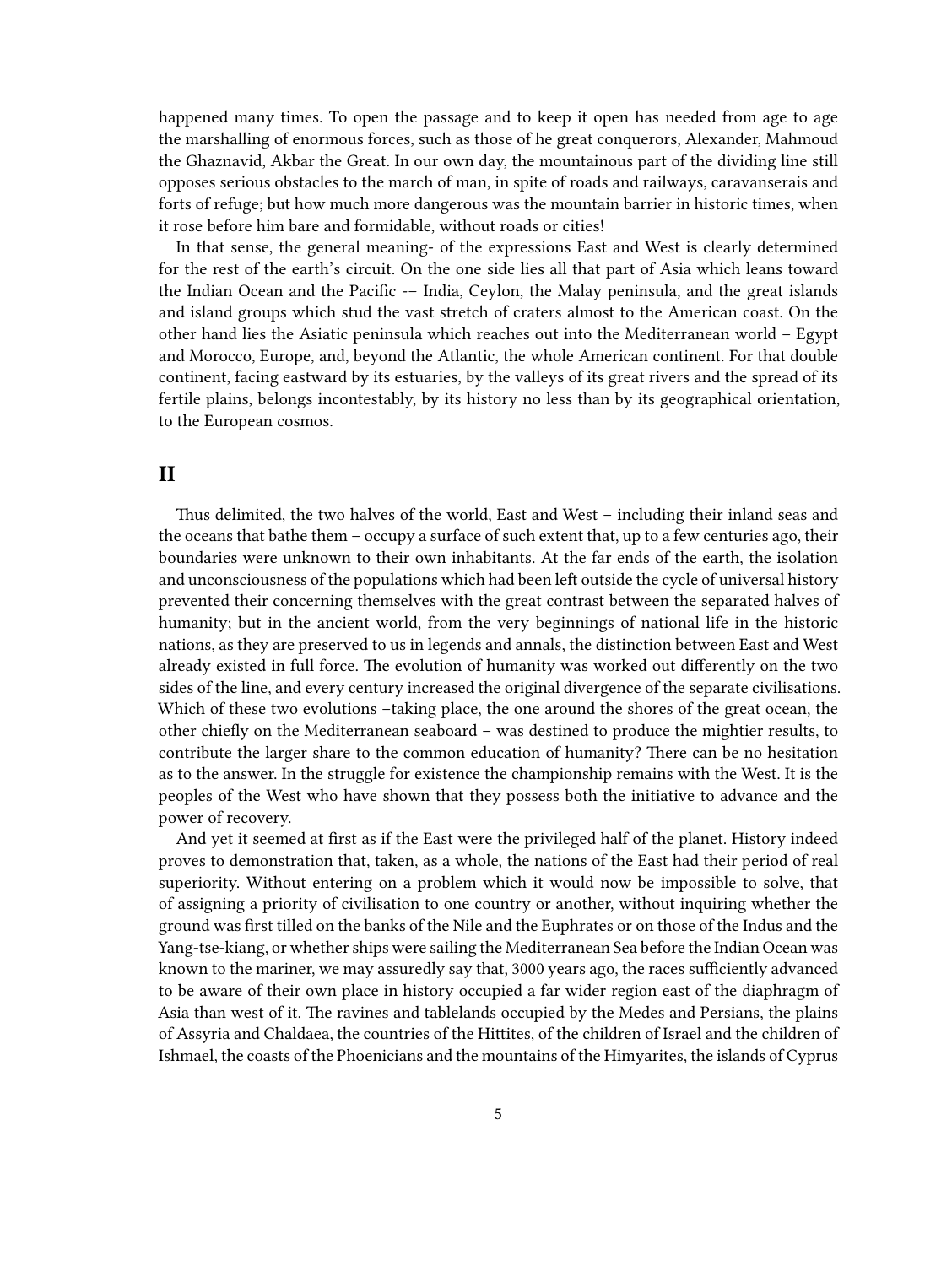and Crete, and finally the frontier lands of Asia where germinated the civilisation which was to blossom in Greece, on the other side, of the AEgea Sea – all these countries form, but a small domain compared with the vast tract of south-eastern Asia, from the Indus to the Yellow River. And to this great Asiatic territory, together perhaps with Southern Siberia, so rich in inscriptions of a vanished age, we must add a great part of th Malay archipelago, whose civilisation is certainly of very ancient date. And finally, the lands of Oceania, scattered eastward over a liquid expanse not less in extent than the whole continental mass of the ancient world, appear to have formed part of an area whose historical development was superior to that of the European populations at the time of the Pelasgians.

As far back as history goes towards the origin of the Eastern world, we find traces of the very considerable share of influence exercised by the group of nations. which has been included under the general name of Malay, taken from a district of Sumatra, one of the large islands partly populated by them. No region in the world was better furnished than this with the facilties for transit and exchange; if the word "predestined" could be applied to any part of the earth's surface, it might justly. be applied to those islands and peninsulas of Malaysia. They abound in products. of every sort and kind, minerals and precious gems, bark and gums, plants and fruits; every island has its riches; nowhere is there a greater diversity of living forms, vegetable or animal; two fieras, two faunas, men of different nationality and race, confront each other across a narrow arm of sea. Great trunks of floating trees supply the riverside populations with ready-made rafts, only needing to be disbranched and solidly lashed together with liana ropes; while the forests of the seashore offer their choicest woods to the boat-builder. Wide roadsteads and sheltered havens break the outline of the islands; innumerable ports of call present themselves on every side, directing the voyage of the navigator. Gradually, the Malays became the natural intermediaries between the various countries of Eastern Asia, from India to Japan; and, favoured by the trade winds which carried them across the Indian Ocean from shore to shore, succeeded in turning the flank of the great barrier that separated the two worlds, and even gained the coast of Africa. Madagascar was included within their area of navigation and of conquest, and their civilisation radiated almost to the opposite extremity of the earth's surface, within a little distance of the American continent. The system of numeration which obtains in all the Polynesian languages is proof sufficient of the wide spread of this Malay civilisation. Even in our own day, notwithstanding the great superiority that science and industry have given to the European navigator, a great part of the carrying trade of the Far East is still conducted by the Malaya with their fleets of *praus*. No literature is richer than theirs in stories of the sea; and it was the Malay seaman who gave to the Arab the Thousand and One Nights that still charm our children.

The Polynesians, again, like the Malaya-scattered over their hundred islands, their ocean rocks and coral banks -took to the sea by natural compulsion, and thus contributed to the spread of geographical knowledge in the ancient East. The great diversity of types to be met within a single group, or even on a single island, the innumerable legends of native migrations, and, finally, indisputable historical documents, prove that the Pacific Ocean was traversed from the earliest times, not only from East to West, in the direction of the trade winds, but also in the opposite direction, with the set of the counter-currents. All this was long ago understood. It is well known that the equatorial zone strictly so called, embracing a space of about five hundred miles north and south of the Equator, escapes the domination of the trade winds, and the west wind alternates with calms, during which the mariner may row his boat where he will, while the normal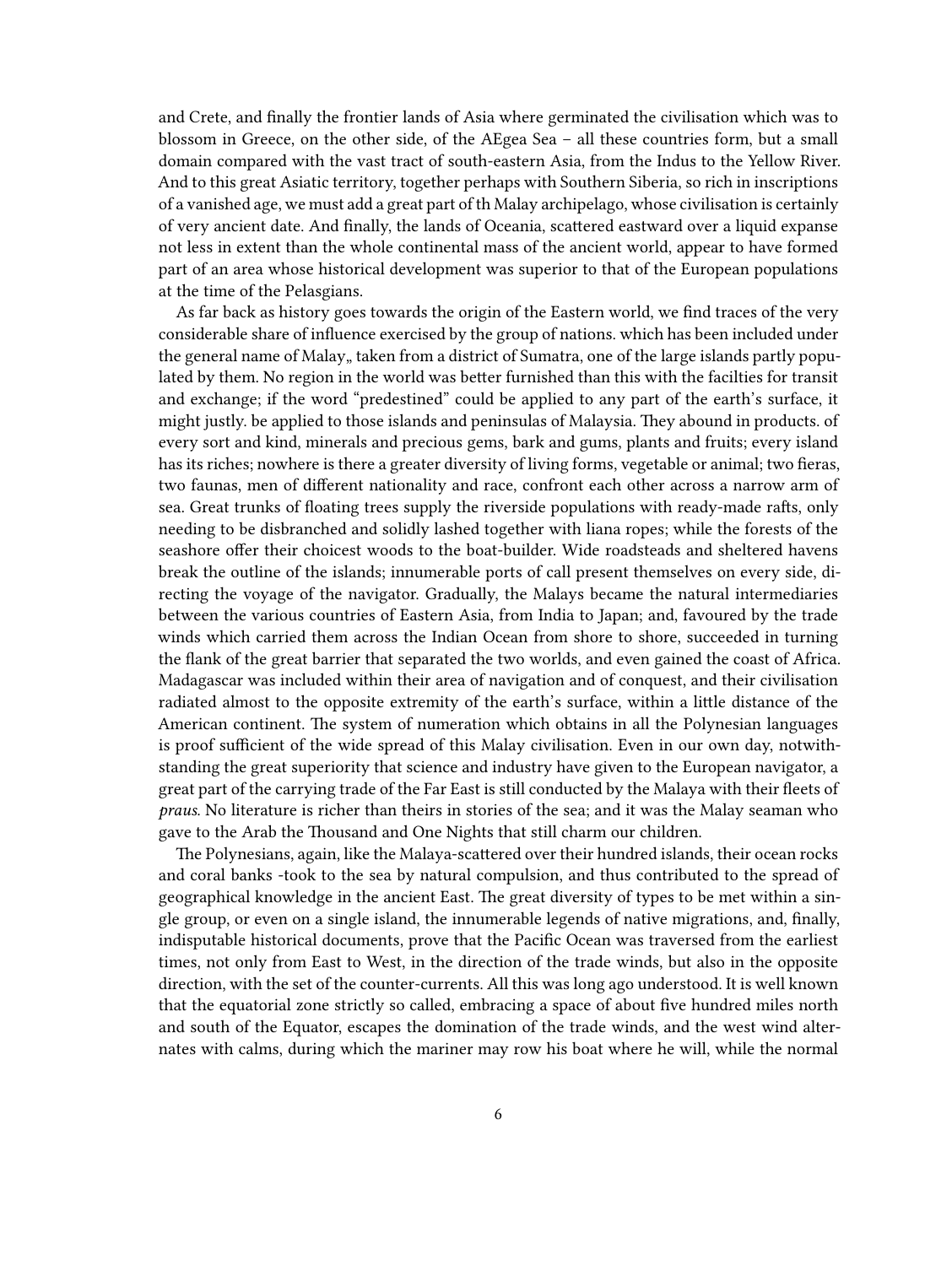set of swells and currents is from west to east.<sup>1</sup> Moreover, even in the zone of the trade winds proper, there are storm winds that sometimes blow in a contrary direction to the prevailing atmospheric currents – as if, according te the Tongan legend, $^2$  a god had separated families of brothers by blowing an obstinate east wind between them, but now and then stopped blowing to let the relatives renew their acquaintance. The islanders were not slow to profit by the respite. Skilful in the management of their boats, they knew how to seize the opportunity afforded by the very slightest deviation of the regular winds to modify their course, reefing their sails as close as possible and pointing in the eye of the wind. When the Spaniards first visited the Marianne islands, of which they were afterwards almost to exterminate the inhabitants, they were astonished at the sight of the flying barques, far swifter than any boat of European construction. Most of the Polynesian vessels were, moreover, provided with outriggers, which made it almost impossible to upset them; and many of them were large enough te convey the whole fighting strength of a tribe. Coppinger<sup>3</sup> saw a canoe built to carry 250 men.

Thus fortified by their nautical industry, the Polynesians were in a position to contribute largely, and did in fact contribute, to the discovery and exploration of the world. Some of their navigators, carried away by the storm and lost upon the waste of waters, would be guided in their search for a place of refuge by the indications afforded by the waves, by birds and fishes. Others might be driven from their native isle by force of war or civil dissension, and launched upon the sea at the mercy of wind and wave while others, again, young and adventurous, would set out of their own accord in search of some region more vast or more fortunate than their own. Myths and legends, the vague reminiscences, perhaps, of earlier migrations, would stimulate this exodus of islanders across the infinite expanse of sea. Thus the natives of Eastern Polynesia, looking towards the West as towards a region of divine repose, concealing somewhere in its bosom the Islands of the Blest, might seek again and again to discover the happy land. Who can tell? The unconscious impulse may have been a true nostalgia, an hereditary instinct, a re-awakened yearning for the home of their ancestors. Or perhaps it was the mirage of the clouds that lured them, as it reared fantastic mountains toward the zenith, or stretched away in golden plains under the purple light of evening. Perhaps they really imagined that they saw with their own eyes that land of desire rising out of the sea, its outline appearing dimly on the horizon, then lost again – a promise not yet fulfilled, but never to be forgotten. Polynesian history tells us that these island families had a natural tendency to multiply westward – just as our modern towns, encroaching constantly on the surrounding districts stretch out their suburbs towards the setting sun. Again and again, Polynesian voyagers, impelled by the thirst for the unknown, attempted the discovery of these lands of promise, like nomads of the steppes moving forward in search of fresh pastures. Even so lately as the beginning of this century, the people of Nouka Riva – now more than decimated by war, oppression, and disease – sent out, from time to time, -their surplus population of young men in the supposed direction of the traditional Isle of Utupu, whence the god Tao was said to have brought the cocoanut tree<sup>4</sup>. Happy couples, full of hope, would put out on the transparent evening tide, rowing towards the distant land; they rowed away and never came back: no one knew whether the sea had sucked them in, or the grim Hunger had devoured them, or whether they had indeed made at last the shore of Perpetual Youth.

<sup>&</sup>lt;sup>1</sup> La Pérouse; Kerhallet; Dunmore Lang; Ellis, &c.

<sup>2</sup> Mariner, "Account of the Natives of the Tonga Islands." London. 1817.

<sup>&</sup>lt;sup>3</sup> "Cruise of the *Alert.*"

<sup>4</sup> Rienzi; Fornander, "Account of the Polynesian Races."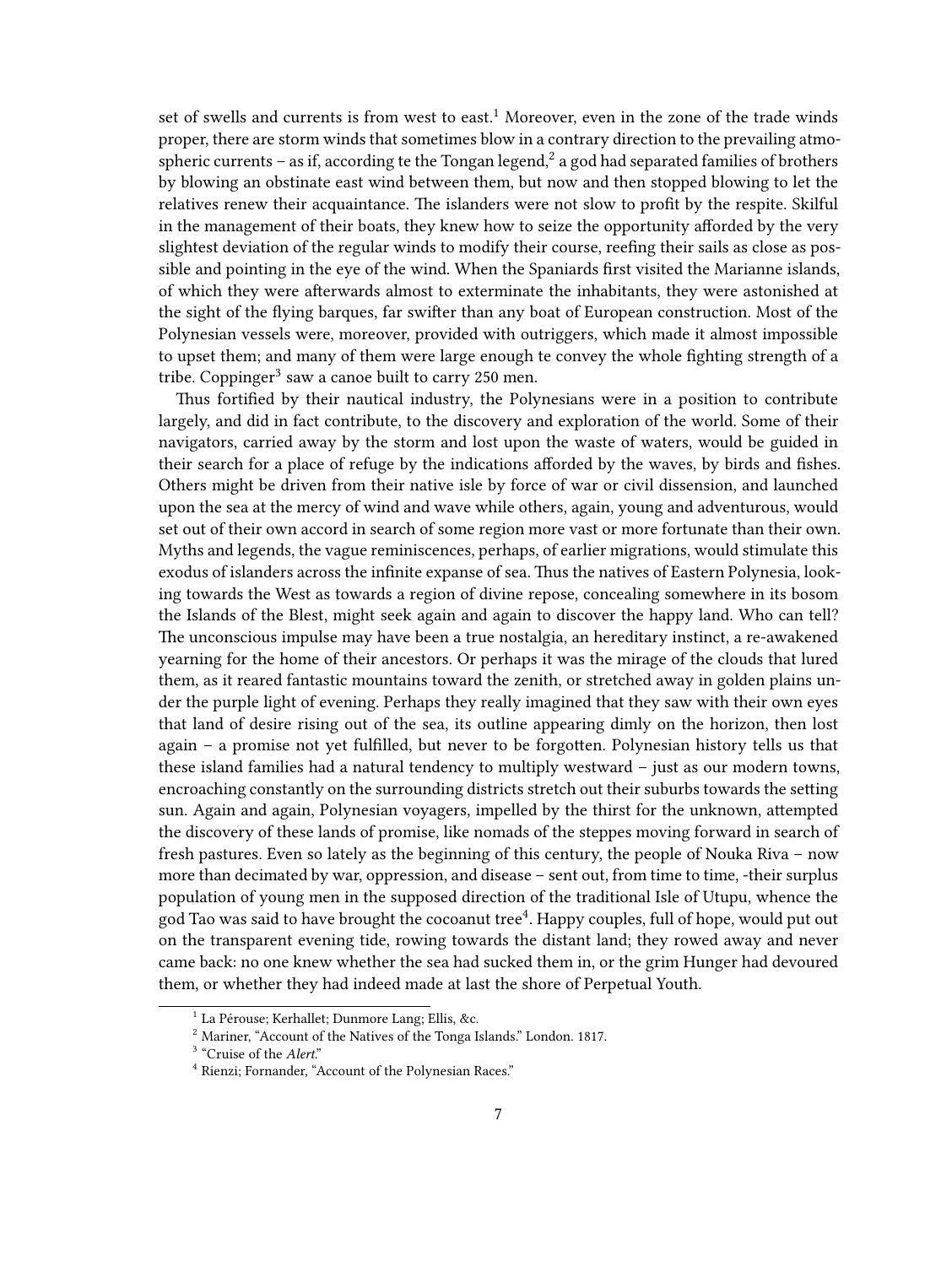<span id="page-7-0"></span>Doubtless the savage tribes of 'Europe in the Age of Stone had also their migrations and counter-migrations, overrunning, from this point or from that, countries widely remote from one another; but the political and social condition of. these tribes did not afford sufficient cohesion for the preservation of any record of their comings and goings. In a world itself unknown, their journeyings remained unknown, as if they had never been; while the equally unrecorded migrations of the Pacific islanders were at any rate connected, by the network of Malay navigation, with the great world of insular and continental India thus enabling the Orientals to form some vague idea of that vast sea, studded with a milky way of islands, which spread outwards from the coast of Asia into the immeasurable distance. It was not on that side of the world that the ocean could have been conceived – as the Greeks did conceive it – as a winding stream, embracing in its narrow arms the countries of the continent. To the Indian and Malay it must rather have seemed a limitless expanse, losing ite1f in the immensity of heaven.

In those early times, the East was thus far in advance of the West, both in point of its known extent and the greater cohesion of its races. But for thirty centuries, and without any retrogression of its own – for, speaking generally, evolution has everywhere been in the direction of the better, or at any rate of the vaster and more comprehensive – the East has found itself strangely distanced by he West. It has often been suggested that the precocity of its civilisation was itself the cause of this arrest of development; that the Asiatic and Polynesian races had attained a too early and therefore inferior civilisation<sup>5</sup>. Some writers, giving themselves up to mystical fancies, and arguing from a supposed Providential predestination, have tried to explain the contrast between West and East by an original and irreducible racial difference. In the beginning, according to them, the Eastern and Western races were created different, the Eastern mind cloudy and chimerical, its perceptions warped beforehand, its ideas subtle and twisted to selfcontradiction; while the Western was gifted with the very genius of observation, a natural rectitude of thought, a true comprehension of life. The myth of the Serpent in the Garden, symbolising, as it were, the dangerous influence of the East, seems to dominate history. But such a conception evidently rests on no better basis than the recollection of conflicts which took place at a time when the populations thrown across each other's path by war or rivalry encountered one another at different stages of their political and social development. Between a decadent civilisation and a society in full process of growth the conditions are not equal ; to judge fairly between them, they must be viewed at the corresponding periods of their collective life; it is no use making comparisons between the triumphant youth of Greece and the senility of Persia. Setting aside, therefore, this assumed essential difference of the races, we must turn to the geographical conditions of the Eastern world, and there seek the causes of its retarded development as compared with the progress of the West.

In the first place, the great ocean, with its thousands and thousands of islands, has, for all its immense expanse of waters, but a very meagre allowance of dry land, over and above the arid Australian continent; and the centres of civilisation, such as Samoa, Tahiti, and the Tongan and Fijian groups, separated by long distances from each other, and each inhabited by but a scanty population, could have no chance of exerting any considerable influence. There was no room within such narrow bounds for the creation of any nucleus radiating an active intellectual propa-

<sup>5</sup> Gaétan Delaunay, "Mémoire sur l'Infériorité des Civilisations Précoces."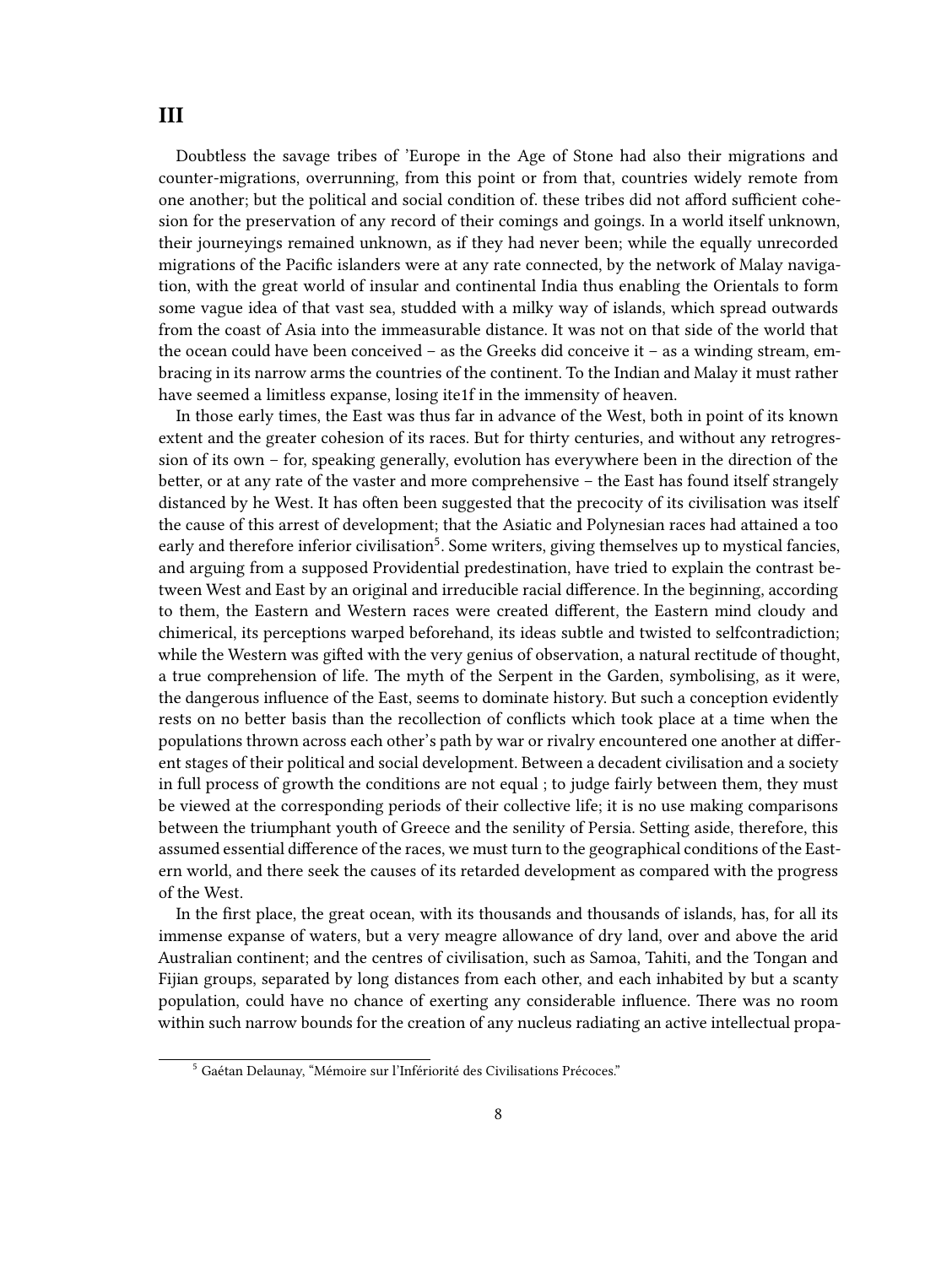ganda. New Zealand, with a superficies large enough to make the home of a powerful nation, lies altogether apart, in the solitary southern seas, far from the track of the Polynesian islands. It was colonised later; and perhaps has not been inhabited at all for more than some thirty generations. As for the equatorial islands, from Papua to Borneo, they are large and very favourably situated at the south-eastern angle of the continent of Asia, in the very axis of the general movement of civilisation ; but the very richness of their forest vrgetation, znd the ease of living, enabled the aboriginal tribes to maintain themselves in their primitive isolation; and thus the greater part of these magnificent archipelagoes was left outside the march of progress; the Malay adventurers, as well as the colonists of other races, contented themselves with occupying the seashores. The interior was unexplored, and was, indeed, in some islands effectually closed to visitors by the "Head-hunters." Only two large islands, those lying nearest to the Asiatic continent, Sumatra and Java, were attached to the civilised world of Eastern Asia; and even there the inland forests and plateaux of the former country were still occupied by barbarians averse to all commerce with the foreigner. Java, again, if she enjoys the privilege of being associated with the regions of Hindoo civilisation, undoubtedly owes it to her geographical conformation. Very long, very narrow, with no continuous mountain chain to serve as a backbone, cut through at intervals by passages which are practically so many straits, she has been, from the earliest days of colonisation, as easy of access as if she had been a row of islands strung together like a necklace. Come whence they would, from the northern or the southern coast, the immigrants penetrated with ease into the open country between the giant volcanoes, which themselves contributed – unlikely as it might seem – to render access to the island comparatively convenient, by burning down the once impenetrable forests of the intermediate valleys, and thus opening the way from coast to coast.

Nevertheless, Java, and some districts of Sumatra, and a few little neighbouring islands which participate in the same civilisation, do not together form a sufficient extent of territory, in comparison with the immensity of the ocean spaces, to afford a basis and centre of illumination for the whole island world of the extreme East. Nay, more; the group of great islands, as a whole, has rather contributed to break the historic unity of the insular regions. Borneo, Celebes, the greater part of the Philippine Islands, New Guinea (itself almost continental), and the arid coast of the neighbouring continent of Australia, were so many countries in which the stranger, whether shipwrecked mariner or adventurous colonist, ran every chance of a hostile, if not a hungry, welcome. And, furthermore, the principal waterway between Polynesia and the islands of the Indian archipelago is almost barred by coral reefs.

Nor was it possible to find a common centre for the civilisation of the Eastern world on the shores of the continent. Remarkable as was the progress of thought in the communities which sprang up on the banks of the Indus and the Ganges, in Ceylon, on the coasts of Malabar and Coromandel, in the basins of the Thdo-Chinese rivers, among the plains watered by the Yangtse-kiang, and in the Yellow Country of the Hundred Families, these different civilisations never grouped themselves into any sort of political union, and such union as they did form, lax as it was, lasted but for a short time under the influence of religions proselytism. The communication that took place between the various countries was always rare and uncertain. Tribes which no one had been able to reduce to subjection, inhabiting in independent groups nearly all the mountain regions, broke into separate fragments the territory of the civilised nations. Taken as a whole, that territory presents itself pretty much in the form of a spread fan. The axis of the basin of the Indus, where the first Vedas were first uttered, points toward the south-west; the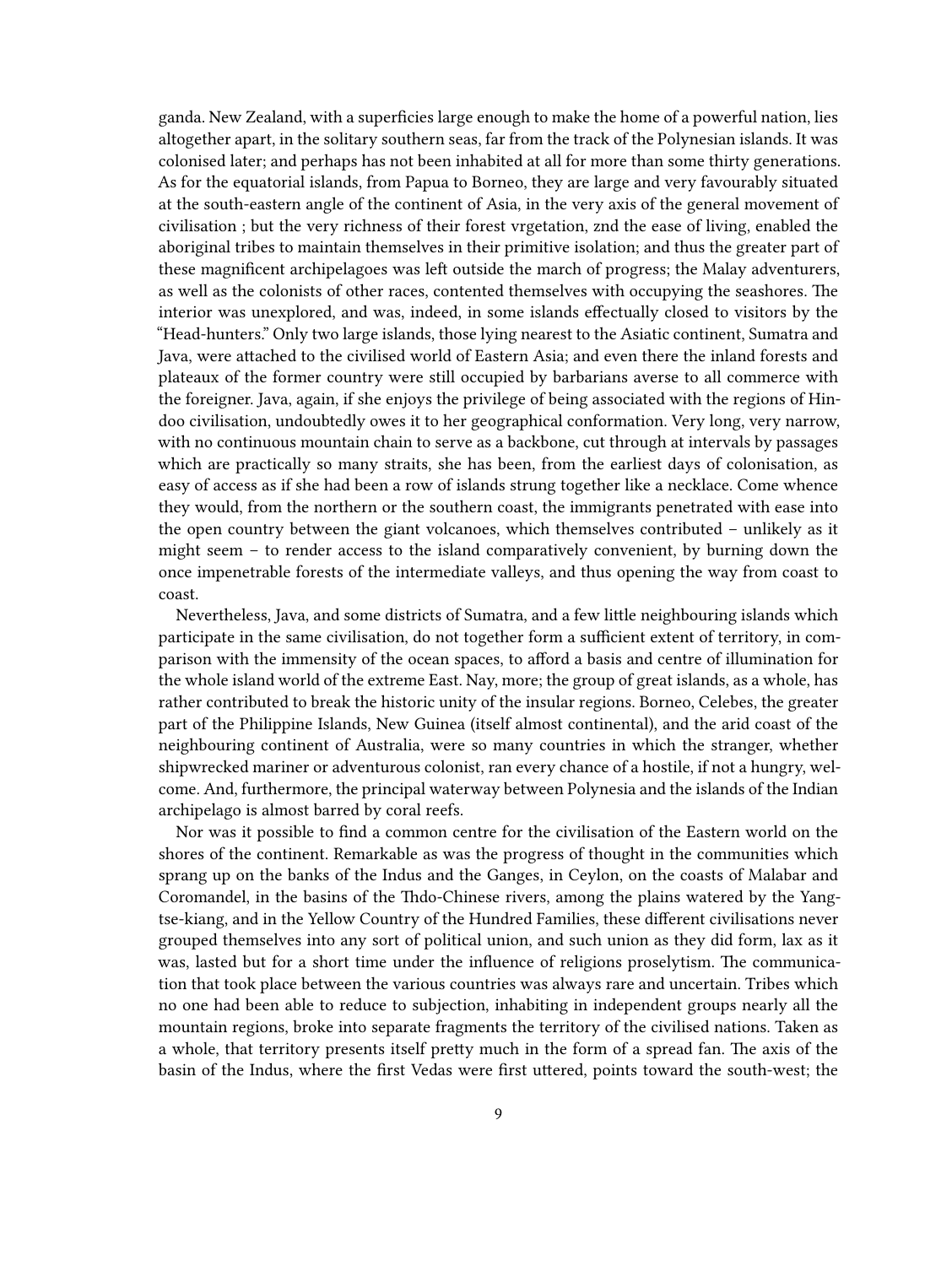united streams of the Ganges and the Brahmapootra bend their common delta directly toward the south; the water-courses of Indo-China flow in a southeasterly direction; while the rivers of China – and the progress of culture, which tends the sespe way – set due east. Thus the various civilisations of these countries have a natural centrifugal tendency; they never meet in a common geographical centre; and even the Indo-Chinese peninsula, situated at the very heart of the Eastern world, serves at many points rather as a barrier of separation, with its parallel mountain ranges inhabited by savage tribes. On the other hand, the table-land of Thibet, the region of the forced pass between China and India – which, from a geometrical point of view, is the true focus in the semicircle of the south-eastern countries of Asia – stretches its snowy ridges at such a height and under such a climate that its scanty populations live, as it were, for shelter, enclosed between the fissures of the soil.

To the north-west, the Oriental world is, as we have seen, sharply defined by mountain ranges, and, to some extent, by arid and almost uninhabitable wastes. Its mode of communication with the Western world, always precarious and often interrupted, was by way of dangerous mountain passes, or else by sea, either skirting the deserts of Gedrosia (south-east Beloochistan), towards the Persian Gulf, or doubling the Arabian peninsula to the narrow outlet of the Red Sea. It was thus by slender driblets, almost drop by drop, that the quintessence of Oriental thought had to be distilled before it could join the flowing torrent of the culture of the West. But, by a striking contrast, the roads by which this transmission from world to world necessarily took place are disposed in a diametrically different manner from that which characterises the axes of civilisation at the opposite extremity of Asia, Instead of diverging at a very obtuse angle, they tend towards one another, converging uniformly, all of them, upon the basin of the Hellenic Mediterranean. The long fissure of the Red Sea, which united the land of the Himyarites and Ethiopia to Lower Egypt, points directly towards the Eastern Mediterranean, from which it is separated only by a narrow strip of shore; the winding valley of the Nile opens out in the same direction; the Persian Gulf, continued to the north-west by the course of the Euphrates, runs in a straight line towards that angle of the Mediterranean which is occupied by the Isle of Cyprus; while, further north, all the rivers, all the highways of commerce which descend from Asia Minor, from the continent of Asia, and from the Sarmatian plains to the Black Sea, become tributaries of the Greek waters through the Bosphorus and the Hellespont. Even the Anatolian peninsula divides into a number of little secondary peninsulas, enclosing basins that face towards Greece. Thus the marvellous cosmos of the Greek islands and capes was indicated, by the convergence of the ways, as the necessary meeting-point of all the Asiatic civilisations, and the focus of elaboration of all these ancient elements into new forms.

It is needless here to describe in detail the march of culture in the West. The tory has been told by innumerable writers, and the knowledge of it forms a part of the Ordinary classical education. Every one knows how the beacons of civilisation sprang up in succession from the south-east to the north-west, under a climate sharper and less equable than that of India or the Pacific, and consequently under conditions which imposed on man a sterner struggle of adaptation and efforts more vigorous and more sustained. Every one knows how Rome, situated in the midst of a semicircle of extinct volcanoes, enclosed in their turn by the grander semicircle of the Apennines, gradually consolidated herself within this double rampart, then made herself mistress of the whole of Italy on the hither side of the Alpine wall, and, firmly established in the centre of the Mediterranean and of the whole known world, ended by annexing all the countries which pour their waters into that inland sea, and many that border on the open sea besides. When the political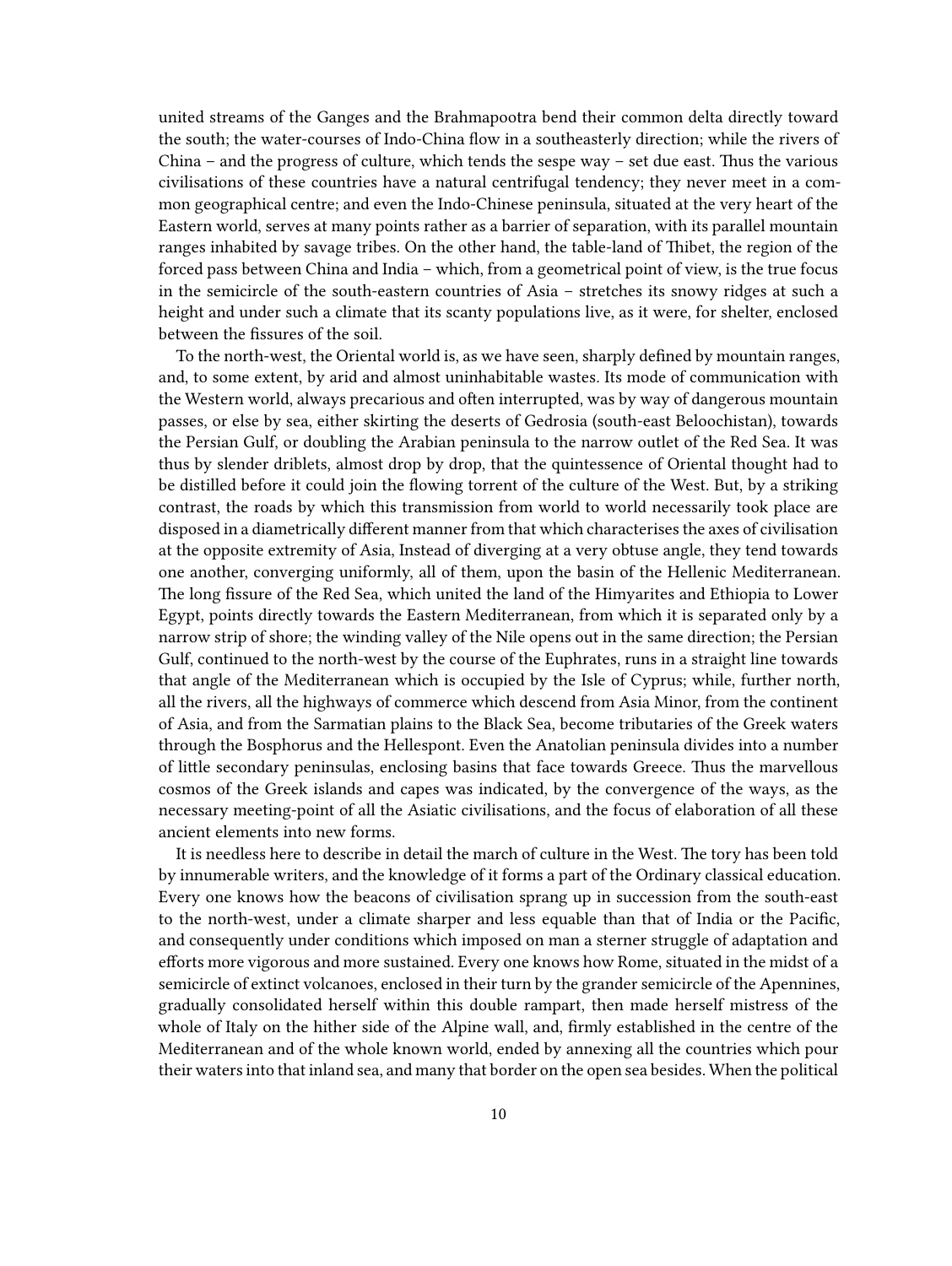power of Rome had passed away, her juridical power still remained; and then the ancient Rome was replaced by a new and mightier religious Rome, which bound to itself by the subtler tie of spiritual influence the peoples which heretofore had been the mere conquest of the sword. After Italian Rome, other centres of intense vitality sprang up north of the Alps, on the outer slope of Europe; but, even in shifting its centre of gravity towards the north and west, the world of western civilisation lost nothing, or at any rate it regained all it had lost, of the lands which had formed part of the world known to the Greeks.

The ever-increasing domain of European ascendeucy has ended by embracing the whole world. Enlarged, to begin with by the addition of the two Americas, it is now assuming to itself the continent of Africa, while its perpetual encroachments are slowly sucking in the vast territories of the rival civilisation. Either directly, by force of conquest, or indirectly, under the continuous pressure of commerce and of moral influences, the whole world is being Europeanised. Of the two halves of the world struggling for existence, the Western half has won: the preponderance is hers for the future; but she has won to a great extent by the use of weapons which the East had forged for her, since the religions of the West had been elaborated in India before they came to be remodelled and transformed in Persia, in Palestine, in Egypt, in Greece, in Rome. Besides, this very triumph of the West subserves the progress of the nations it has overcome. From Western Europe, as the centre of equilibrium between the forces of the human race, radiate not only all the roadways of commerce, but rise the ideas and influences of social life, in its collective solidarity.

Thanks to mutual interpenetration, the contrast between East and West is gradually diminishing. Nevertheless, it is still sharp enough; and at many points –notably in China and India – it presents itself in such a form that reconciliation seems an almost impossible task. It is now at the two extremities of the earth that the opposing forces meet in all the intensity of their antagonism; but, sometimes at one point, sometimes at another, the conflict has always been going on. The oldest historical legends – the expedition of the Argonauts, the Tale of Troy – recall the state of permanent tension in which the ancient populations lived and clashed against each other – representatives in miniature of the two worlds, and, like them, seeking, in spite of their very hostility, to find some way of union. The Greeks were well aware of the profound meaning of those hereditary instincts which drove them into conflict with the peoples of the East, and which, struggle after struggle, brought them at last, with Alexander, to the banks of the Hydaspes.

It is in this same region that we must look for the end – not now, perhaps, very far distant – of the conflict between the two worlds. Travel and commerce, passing to and fro on the sea highway, are slowly contributing to bring about a mutual understanding between the races of men which points towards their unification, intellectual and moral. England, now dominant in India, labours persistently, even against her will, to reduce the contrasts that divide the populations of the peninsula, and to give them a moral unity corresponding to that of their geographical position; but the barrier of mountains and of solitudes which, to the north-west of India, marks the natural limit between East and West, is still almost as difficult to cross as it was two thousand years ago. The mountain passes are open only to the privileged – privileged by fortune or by political power; there are no great highways, even yet, to facilitate freedom of movement to and fro. And indeed, before any such highways can be opened to the free ingress of the nations, a great question of political equilibrium – the greatest and most pressing of modern times – must be settled once for all, and settled at the foot of those very mountains of Hindostan which have stood through all times barring the corner passage between the two worlds. England and Russia are the two countries specialty involved in the dispute; it is for them to solve – by peaceful means if possible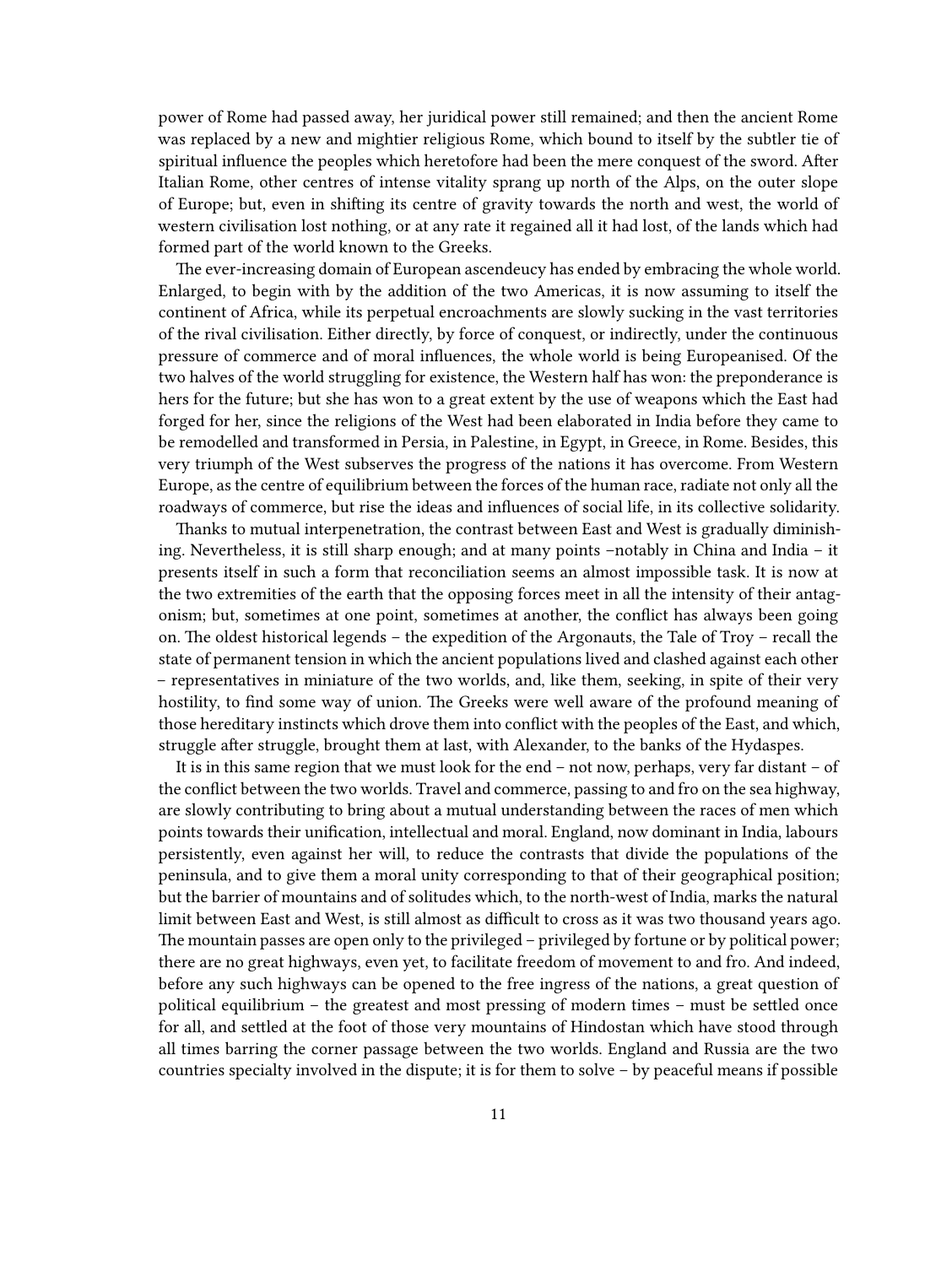– this problem of the levelling of the mountains of Central Asia. It was said once – but in a purely dynastic sense, and history has not yet ratified the saying – "The Pyrenees are no more!" It rests with the civilisation of the West to say, more truly, and from a human, not a dynastic point of view, "We have done away with the Himalaya!"